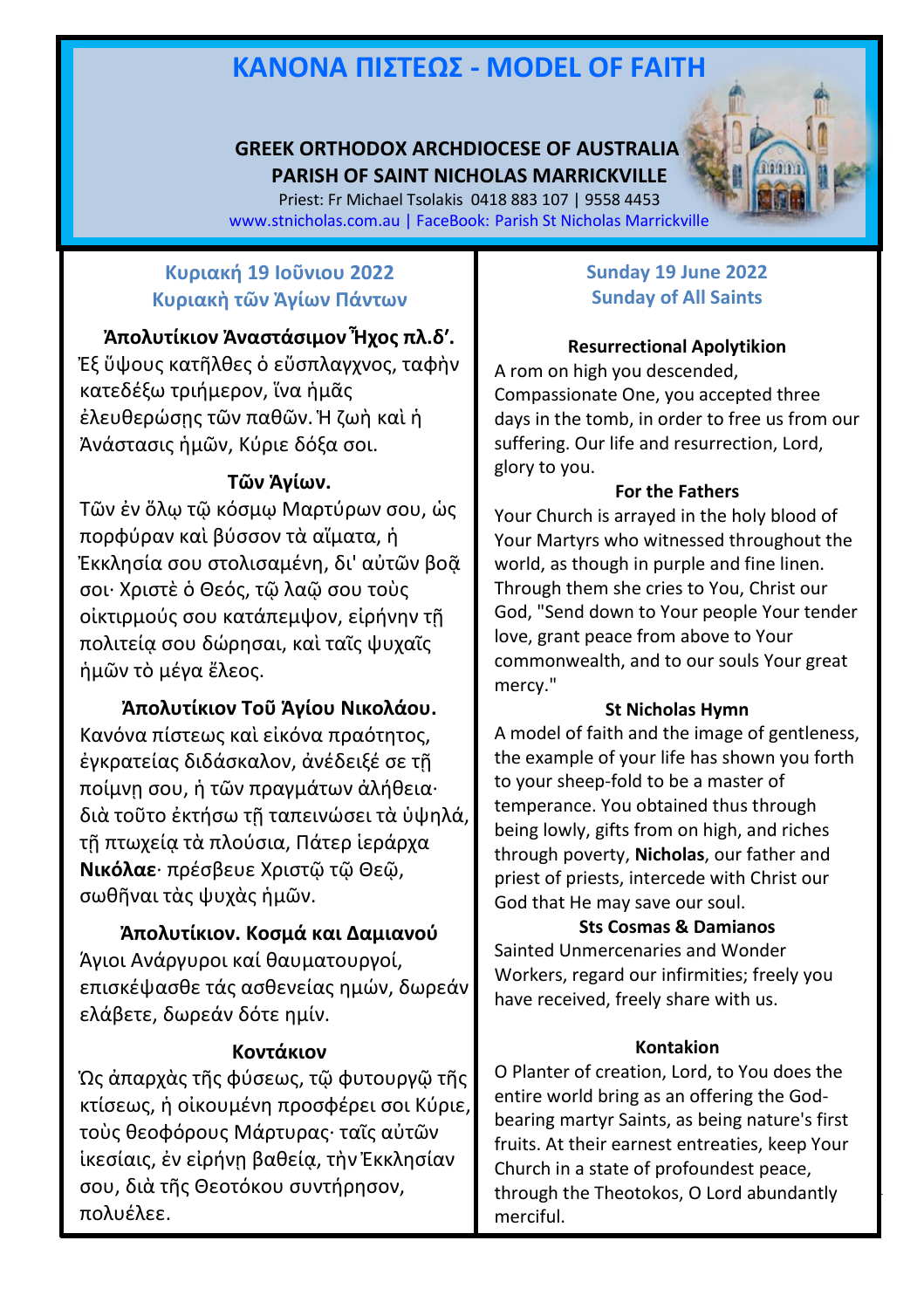# **ΑΠΟΣΤΟΛΟΣ Προς Ἐβραίους Ἐπιστολῆς Παύλου (ιαʹ, 33-40, ιβʹ, 1-2)**

Ἀδελφοί, οἱ Ἅγιοι πάντες διὰ πίστεως κατηγωνίσαντο βασιλείας, εἰργάσαντο δικαιοσύνην, ἐπέτυχον ἐπαγγελιῶν, ἔφραξαν στόματα λεόντων, ἔσβεσαν δύναμιν πυρός, ἔφυγον στόματα μαχαίρας, ἐνεδυναμώθησαν ἀπὸ ἀσθενείας, ἐγενήθησαν ἰσχυροὶ ἐν πολέμῳ, παρεμβολὰς ἔκλιναν ἀλλοτρίων. Ἔλαβον γυναῖκες ἐξ ἀναστάσεως τοὺς νεκροὺς αὐτῶν· ἄλλοι δὲ ἐτυμπανίσθησαν, οὐ προσδεξάμενοι τὴν ἀπολύτρωσιν, ἵνα κρείττονος ἀναστάσεως τύχωσιν· ἕτεροι δὲ ἐμπαιγμῶν καὶ μαστίγων πεῖραν ἔλαβον, ἔτι δὲ δεσμῶν καὶ φυλακῆς· ἐλιθάσθησαν, ἐπρίσθησαν, ἐπειράσθησαν, ἐν φόνῳ μαχαίρας ἀπέθανον· περιῆλθον ἐν μηλωταῖς, ἐν αἰγείοις δέρμασιν, ὑστερούμενοι, θλιβόμενοι, κακουχούμενοι - ὧν οὐκ ἦν ἄξιος ὁ κόσμος - ἐν ἐρημίαις πλανώμενοι καὶ ὄρεσιν καὶ σπηλαίοις καὶ ταῖς ὀπαῖς τῆς γῆς. Καὶ οὗτοι πάντες, μαρτυρηθέντες διὰ τῆς πίστεως, οὐκ ἐκομίσαντο τὴν ἐπαγγελίαν, τοῦ θεοῦ περὶ ἡμῶν κρεῖττόν τι προβλεψαμένου, ἵνα μὴ χωρὶς ἡμῶν τελειωθῶσιν. Τοιγαροῦν καὶ ἡμεῖς, τοσοῦτον ἔχοντες περικείμενον ἡμῖν νέφος μαρτύρων, ὄγκον ἀποθέμενοι πάντα καὶ τὴν εὐπερίστατον ἁμαρτίαν, δι' ὑπομονῆς τρέχωμεν τὸν προκείμενον ἡμῖν ἀγῶνα, ἀφορῶντες εἰς τὸν τῆς πίστεως ἀρχηγὸν καὶ τελειωτὴν Ἰησοῦν.

# **EPISTLE Paul's Letter to the Hebrews (11:33-40; 12:1-2)**

Brethren, all the saints through faith conquered kingdoms, enforced justice, received promises, stopped the mouths of lions, quenched raging fire, escaped the edge of the sword, won strength out of weakness, became mighty in war, put foreign armies to flight. Women received their dead by resurrection. Some were tortured, refusing to accept release, that they might rise again to a better life. Others suffered mocking and scourging, and even chains and imprisonment. They were stoned, they were sawn in two, they were tempted, they were killed with the sword; they went about in skins of sheep and goats, destitute, afflicted, ill-treated - of whom the world was not worthy - wandering over deserts and mountains and in dens and caves of the earth. And all these, though well attested by their faith, did not receive what was promised, since God had foreseen something better for us, that apart from us they should not be made perfect. Therefore, since we are surrounded by so great a cloud of witnesses, let us also lay aside every weight, and sin which clings so closely, and let us run with perseverance the race that is set before us, looking to Jesus the pioneer and perfecter of our faith.

2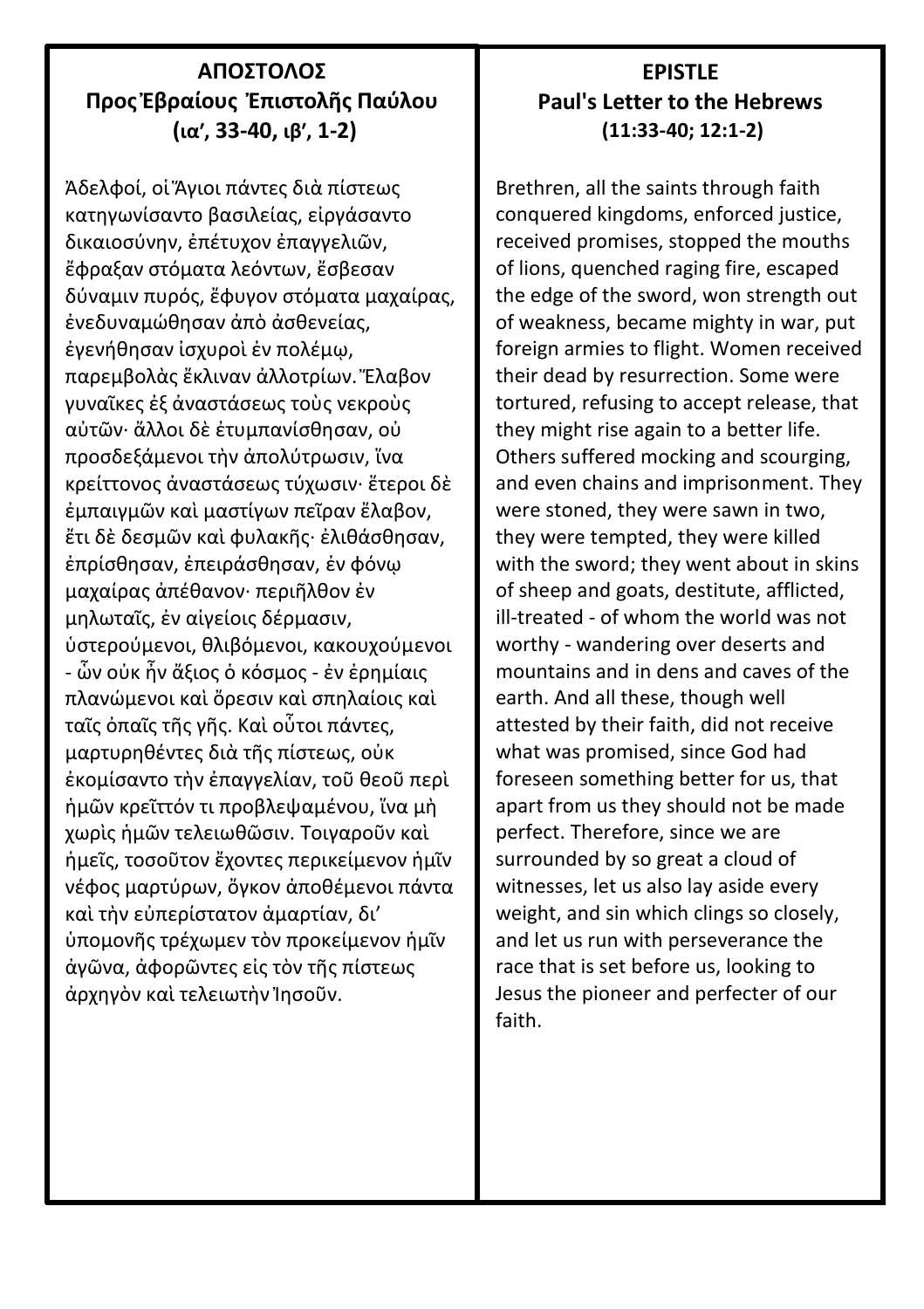# **Ἐκ τοῦ κατὰ Ματθαῖον ἁγίου Εὐαγγελίου (ιʹ, 32-22,37-38; ιθʹ,27-30)**

Εἶπεν ὁ Κὐριος τοῖς ἑαυτοῦ μαθηταῖς· Πᾶς οὖν ὅστις ὁμολογήσει ἐν ἐμοὶ ἔμπροσθεν τῶν ἀνθρώπων, ὁμολογήσω κἀγὼ ἐν αὐτῷ ἔμπροσθεν τοῦ πατρός μου τοῦ ἐν οὐρανοῖς. ὅστις δ᾿ ἂν ἀρνήσηταί με ἔμπροσθεν τῶν ἀνθρώπων, ἀρνήσομαι αὐτὸν κἀγὼ ἔμπροσθεν τοῦ πατρός μου τοῦ ἐν οὐρανοῖς. ῾Ο φιλῶν πατέρα ἢ μητέρα ὑπὲρ ἐμὲ οὐκ ἔστι μου ἄξιος· καὶ ὁ φιλῶν υἱὸν ἢ θυγατέρα ὑπὲρ ἐμὲ οὐκ ἔστι μου ἄξιος· καὶ ὃς οὐ λαμβάνει τὸν σταυρὸν αὐτοῦ καὶ ἀκολουθεῖ ὀπίσω μου, οὐκ ἔστι μου ἄξιος. Τότε ἀποκριθεὶς ὁ Πέτρος εἶπεν αὐτῷ· ἰδοὺ ἡμεῖς ἀφήκαμεν πάντα καὶ ἠκολουθήσαμέν σοι· τί ἄρα ἔσται ἡμῖν; ὁ δὲ ᾿Ιησοῦς εἶπεν αὐτοῖς· ἀμὴν λέγω ὑμῖν ὅτι ὑμεῖς οἱ ἀκολουθήσαντές μοι, ἐν τῇ παλιγγενεσίᾳ, ὅταν καθίσῃ ὁ υἱὸς τοῦ ἀνθρώπου ἐπὶ θρόνου δόξης αὐτοῦ, καθίσεσθε καὶ ὑμεῖς ἐπὶ δώδεκα θρόνους κρίνοντες τὰς δώδεκα φυλὰς τοῦ ᾿Ισραήλ. καὶ πᾶς ὃς ἀφῆκεν οἰκίας ἢ ἀδελφοὺς ἢ ἀδελφὰς ἢ πατέρα ἢ μητέρα ἢ γυναῖκα ἢ τέκνα ἢ ἀγροὺς ἕνεκεν τοῦ ὀνόματός μου, ἑκατονταπλασίονα λήψεται καὶ ζωὴν αἰώνιον κληρονομήσει. Πολλοὶ δὲ ἔσονται πρῶτοι ἔσχατοι καὶ ἔσχατοι πρῶτοι.

# **Holy Gospel according to St Matthew (10: 32-33,37-38;19:27-30)**

The Lord said to his disciples, "Every one who acknowledges me before men, I also will acknowledge before my Father who is in heaven; but whoever denies me before men, I also will deny him before my Father who is in heaven. He who loves father or mother more than me is not worthy of me; and he who loves son or daughter more than me is not worthy of me; and he who does not take his cross and follow me is not worthy of me." Then Peter said in reply, "Lo, we have left everything and followed you. What then shall we have?" Jesus said to them, "Truly, I say to you, in the new world, when the Son of man shall sit on his glorious throne, you who have followed me will also sit on twelve thrones, judging the twelve tribes of Israel. And every one who has left houses or brothers or sisters or father or mother or children or lands, for my name's sake, will receive a hundredfold, and inherit eternal life. But many that are first will be last, and the last first."

3